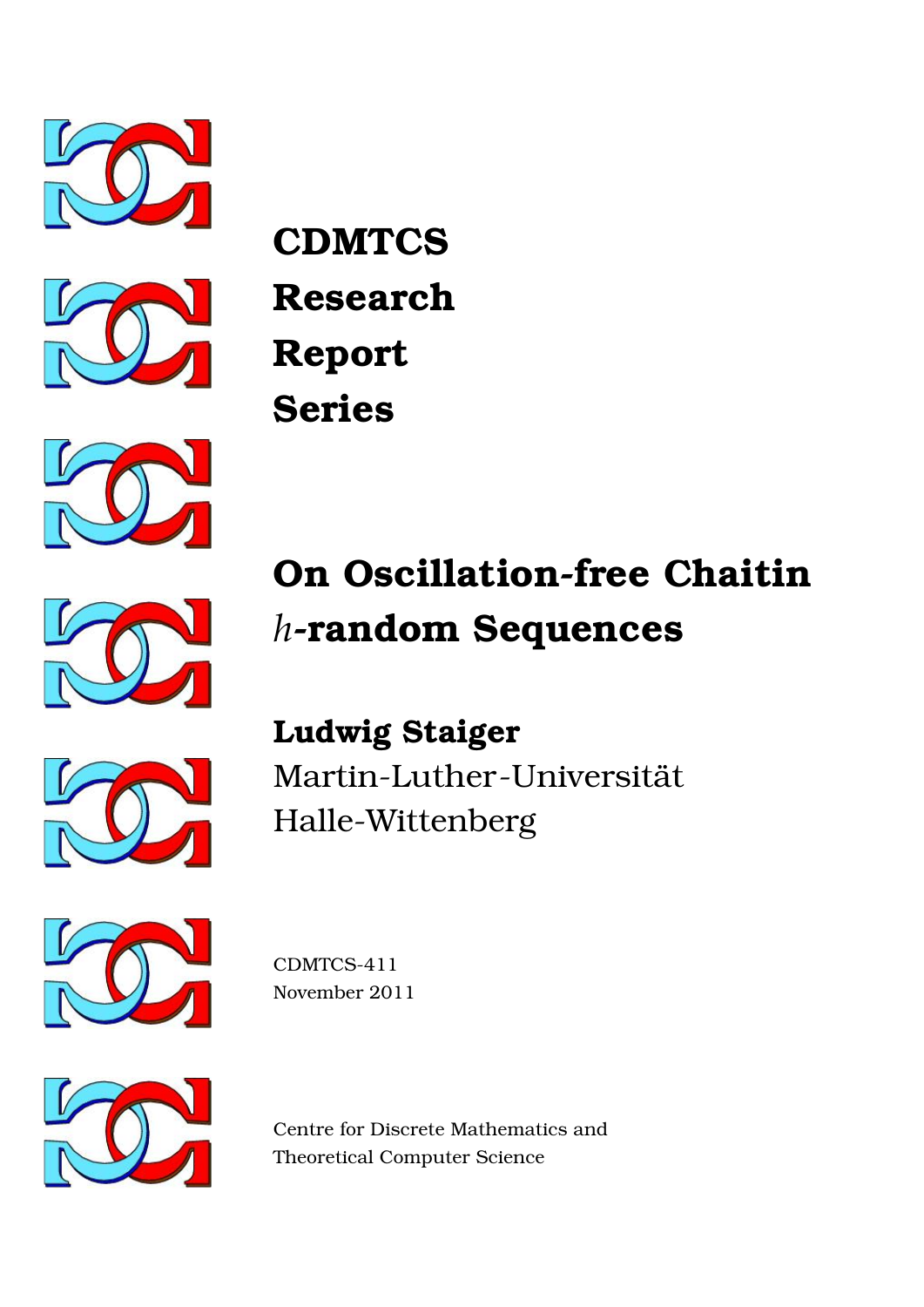# **On Oscillation-free Chaitin** *h***-random Sequences**

*Ludwig Staiger*<sup>∗</sup>

Martin-Luther-Universitat Halle-Wittenberg ¨ Institut für Informatik von-Seckendorff-Platz 1, D–06099 Halle (Saale), Germany

#### **Abstract**

The present paper generalises results by Tadaki [\[Tad10\]](#page-13-0) and Calude et al. [\[CHS11\]](#page-12-0) on oscillation-free partially random infinite strings. Moreover, it shows that oscillation-free partial Chaitin randomness can be separated from oscillation-free partial strong Martin-Löf randomness by  $\Pi^0_1$ -definable sets of infinite strings.

## **Contents**

| 1 Notation and Preliminaries  | 3              |
|-------------------------------|----------------|
| 1.1 Gauge functions           | $\overline{4}$ |
| 2 Universal Machines          | 5              |
| <b>3</b> Oscillation-freeness |                |
| <b>4 A Separation Theorem</b> | 10             |

<sup>∗</sup>email: **staiger@informatik.uni-halle.de**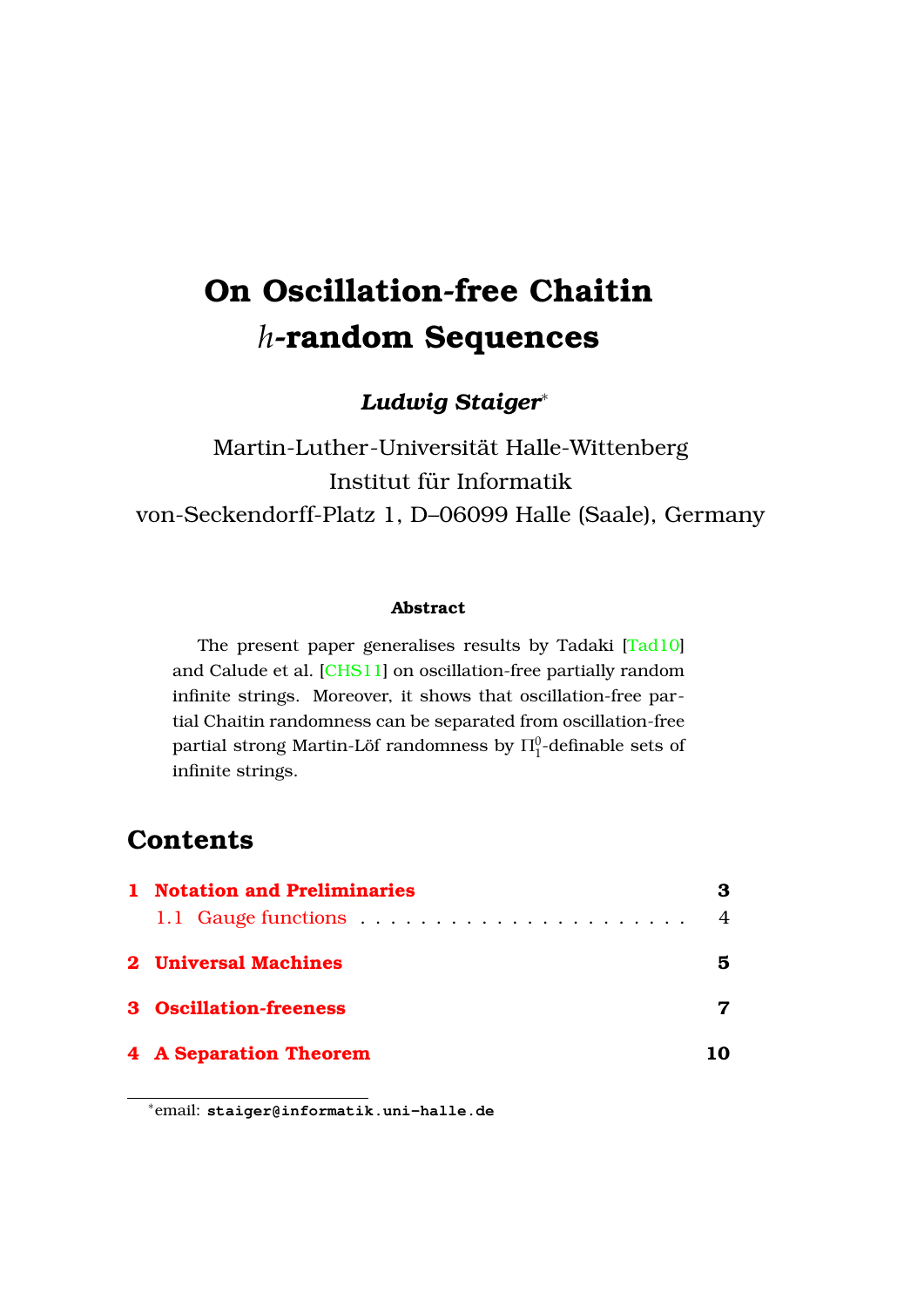In the papers [\[Tad02\]](#page-13-1) and [\[CST06\]](#page-12-1) several relaxations of randomness were defined. Subsequently, in [\[RS06\]](#page-13-2) these were shown to be essentially different. The variants of partial randomness were characterised by different means such as Martin-Löf tests [\[Tad02,](#page-13-1) [CST06\]](#page-12-1), Solovay tests [\[RS06\]](#page-13-2) and prefix [\[Tad02\]](#page-13-1) or a priori complexity [\[CST06\]](#page-12-1). Using description complexity partial randomness of an infinite string *ξ* was defined by linear lower bounds on the complexity of the *n*-length prefix  $\zeta$   $\upharpoonright$  *n*, that is, an infinite string was referred to as *ε*-random provided the complexity of  $\zeta \restriction n$  was lower bounded by  $\varepsilon \cdot n - O(1)$ . In general, the mentioned papers did not require an upper bound on the complexity, except for [\[Tad02\]](#page-13-1) where an asymptotic upper bound was considered.

For the case of a priori complexity, the papers [\[Sta08,](#page-13-3) [MS09\]](#page-13-4) gave a description of infinite oscillation free *ε*-random strings where the upper complexity bound matches the lower bound up to an additive constant. For the case of prefix complexity the construction of similar infinite strings was accomplished in [\[Tad10,](#page-13-0) [CHS11\]](#page-12-0). The construction in [\[CHS11\]](#page-12-0) uses *ε*-universal prefix machines. Here it was observed in Theorem 6 that there are different (inequivalent) types of *ε*-universal machines.

In recent publications, based on Hausdorff's original paper [\[Hau18\]](#page-13-5) the concept of partial randomness was refined to functions of the logarithmic scale [\[Mie10\]](#page-13-6) or to more general gauge functions [\[Sta11\]](#page-13-7). Here we showed that for a priori complexity and computable gauge functions  $h : \mathbb{Q} \to \mathbb{R}$  there are oscillation-free *h*-random infinite strings.

The aim of the present paper is to show that, similarly to the results of [\[Sta11\]](#page-13-7), also in the case of prefix complexity one can refine *ε*-randomness to oscillation-free *h*-randomness. Moreover, our investigations reveal the reason of the paradox of [\[CHS11,](#page-12-0) Theorem 6].

Cast into the language of gauge functions (cf. [\[GMW88,](#page-12-2) [Sta11\]](#page-13-7)) the papers [\[Tad10,](#page-13-0) [CHS11\]](#page-12-0) considered only the scale  $h(t) = t^{\varepsilon}, \varepsilon \in$  $(0, 1)$  computable, which results in complexity bounds of the form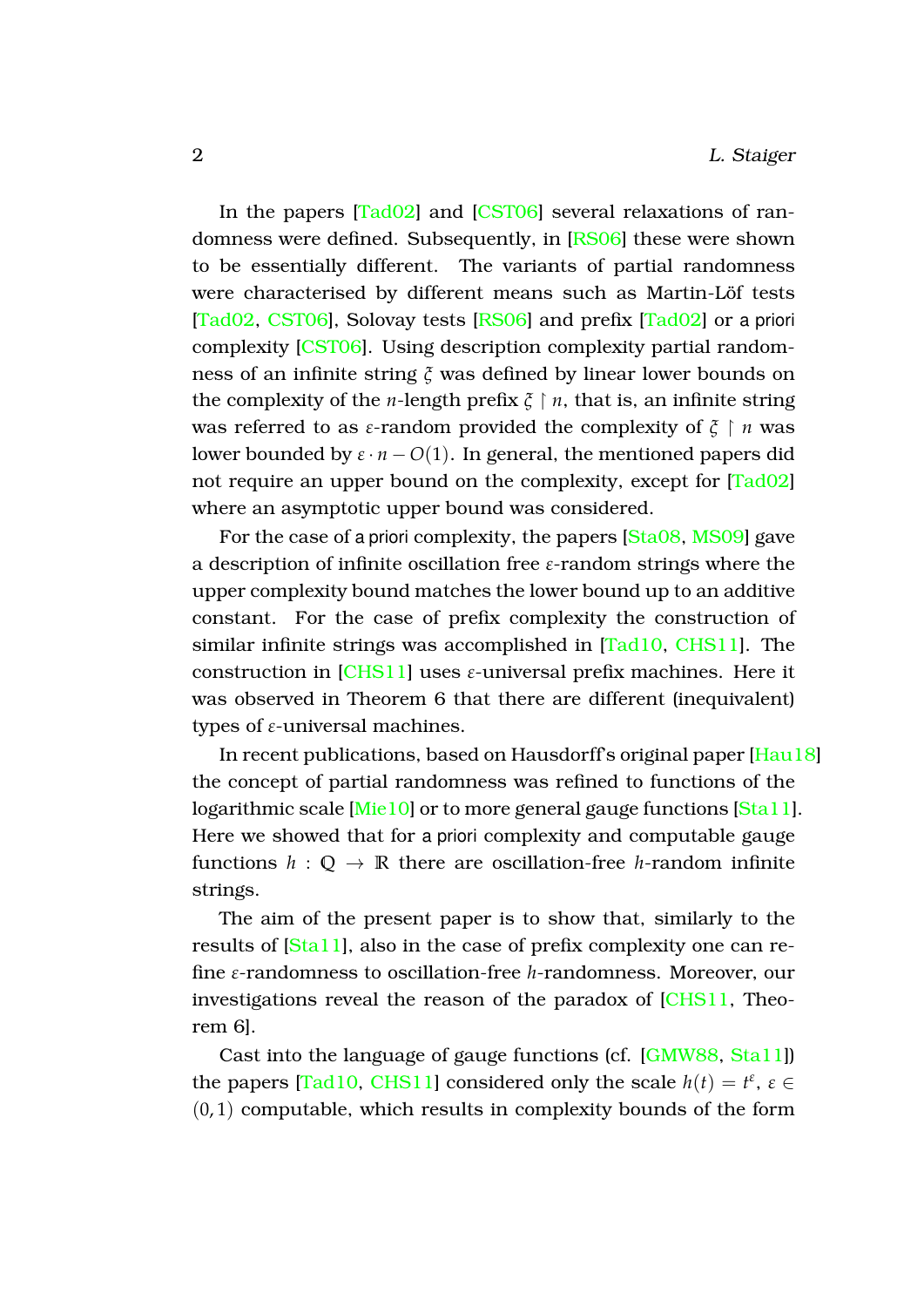$\varepsilon \cdot n + O(1)$ . The present paper refines this scale to a much larger class of gauge functions including also non-computable ones.

The paper is organised as follows. First we introduce some notation and consider the concept of gauge functions. In the second section we investigate, for gauge functions *h*, *h*-universal machines as a generalisation of the *ε*-universal machines of [\[CHS11\]](#page-12-0). In this section we also explain the paradox of [\[CHS11,](#page-12-0) Theorem 6]. Then, in Section [3,](#page-7-0) we continue with further generalising results of [\[Tad10,](#page-13-0) [CHS11\]](#page-12-0) to oscillation-free *h*-randomness for prefix complexity, and in the last part we show that oscillation-free *h*-random infinite sequences w.r.t. a priori complexity can be separated by  $\Pi^0_1$ -definable sets from oscillation-free  $h$ -random infinite sequences w.r.t. prefix complexity.

#### <span id="page-3-0"></span>**1 Notation and Preliminaries**

In this section we introduce the notation used throughout the paper. By  $N = \{0, 1, 2, ...\}$  we denote the set of natural numbers and by Q the set of rational numbers. Let  $X = \{0, 1, \ldots, r-1\}$  be an alphabet of cardinality  $|X| = r \geq 2$ . By  $X^*$  we denote the set of finite words on *X*, including the *empty word e*, and *X <sup>ω</sup>* is the set of infinite strings ( $\omega$ -words) over *X*. Subsets of  $X^*$  will be referred to as *languages* and subsets of *X <sup>ω</sup>* as *ω-languages*.

For  $w \in X^*$  and  $\eta \in X^* \cup X^{\omega}$  let  $w \cdot \eta$  be their *concatenation*. This concatenation product extends in an obvious way to subsets  $W \subseteq X^*$  and  $B \subseteq X^* \cup X^{\omega}$ .

We denote by  $|w|$  the *length* of the word  $w \in X^*$  and  $\text{pref}(B)$  is the set of all finite prefixes of strings in  $B \subseteq X^* \cup X^{\omega}$ . We shall abbreviate  $w \in \text{pref}(\eta)$   $(\eta \in X^* \cup X^{\omega})$  by  $w \sqsubseteq \eta$ , and  $\eta \restriction n$  is the *n*-length prefix of  $η$  provided  $|η| ≥ n$ . A language  $W ⊆ X^*$  is referred to as *prefix-free* if  $w \sqsubseteq v$  and  $w, v \in W$  imply  $w = v$ .

For a computable domain  $D$ , such as  $\mathbb{N}, \mathbb{Q}$  or  $X^*$ , we refer to a function  $f: \mathcal{D} \to \mathbb{R}$  as *left computable* (or *approximable from below*)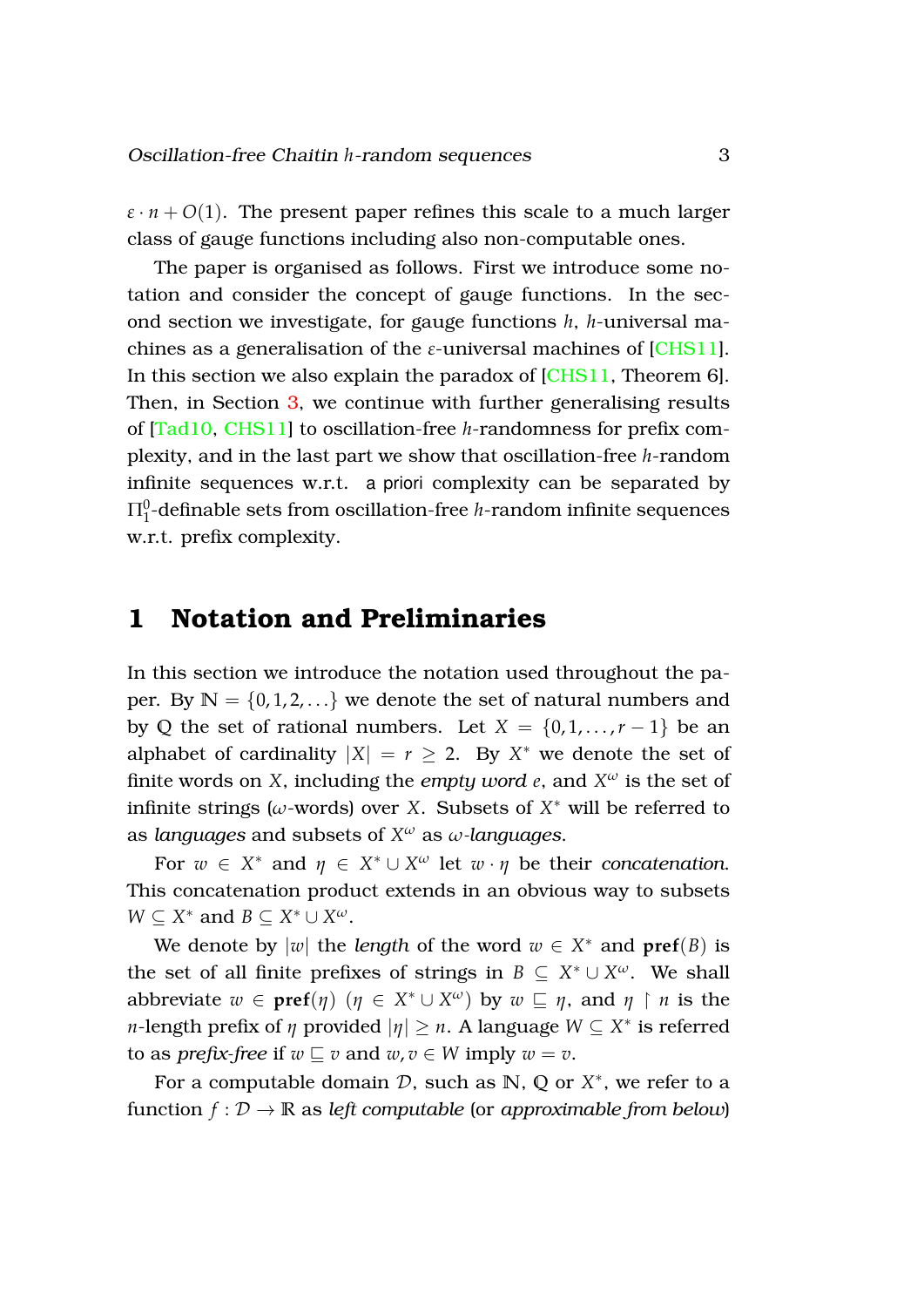provided the set  $\{(d, q) : d \in \mathcal{D} \land q \in \mathcal{O} \land q < f(d)\}$  is computably enumerable. Accordingly, a function  $f : \mathcal{D} \to \mathbb{R}$  is called *right computable* (or *approximable* from above) if the set  $\{(d, q) : d \in \mathcal{D} \land$ *q* ∈ **Q** ∧ *q* > *f*(*d*)} is computably enumerable, and *f* is *computable* if *f* is right and left computable. Accordingly, a real number  $\alpha \in \mathbb{R}$ as left computable, right computable or computable provided the constant function  $f_\alpha(t) = \alpha$  is left computable, right computable or computable, respectively.

#### <span id="page-4-0"></span>**1.1 Gauge functions**

A function  $h : (0, \infty) \to (0, \infty)$  is referred to as a *gauge function* provided  $h$  is right continuous and non-decreasing. $^{\mathrm{l}}\,$  If not stated otherwise, we will always assume that  $\lim_{t\to 0} h(t) = 0$ . As in [\[Sta11\]](#page-13-7) with a gauge function we associate a *modulus function*  $g : \mathbb{N} \to \mathbb{N}$ which, roughly speaking, satisfies  $h(r^{-g(n)}) \approx r^{-n}$  or, more precisely,  $\left| -\log_r h(r^{-g(n)}) - n \right| = O(1)$ .

We may define the modulus as follows

**Definition 1**  $g(n) := \sup\{m : m \in \mathbb{N} \land r^{-n} < h(r^{-m})\}$ 

Here we use the convention  $\sup \emptyset = 0$ . Then we have

<span id="page-4-4"></span><span id="page-4-3"></span><span id="page-4-2"></span>
$$
m \le g(n) \iff h(r^{-g(n)}) > r^{-n} \text{ if } g(n) \neq 0. \tag{1}
$$

Moreover, the following holds true.

**Lemma 1** *If for all*  $n \in \mathbb{N}$  *there is an*  $m \in \mathbb{N}$  *satisfying*  $r^{-n}$  <  $h(r^{-m}) \leq r^{-n+1}$  then  $h(r^{-g(n)}) \leq r^{-n+1}$ .

The assumption of Lemma [1](#page-4-2) implies  $h(r^{-n}) \ge r^{-n}$  and  $h(r^{-(n+c)}) \ge$  $h(r^{-n}) \cdot r^{-c}$ . It is, in particular, satisfied if the function *h* is upwardly convex on  $(0, 1)$  and  $h(1) \ge 1$  (see [\[Sta11,](#page-13-7) Lemma 3]).

For computable gauge functions  $h: \mathbb{Q} \to \mathbb{R}$ , relaxing Eq. [\(1\)](#page-4-3) we obtain a corresponding computable modulus function.

<span id="page-4-1"></span><sup>&</sup>lt;sup>1</sup>In fact, since we are only interested in the values  $h(r^{-n})$ ,  $n \in \mathbb{N}$ , the require-ment of right continuity is just to conform with the usual meaning (cf. [\[GMW88\]](#page-12-2)).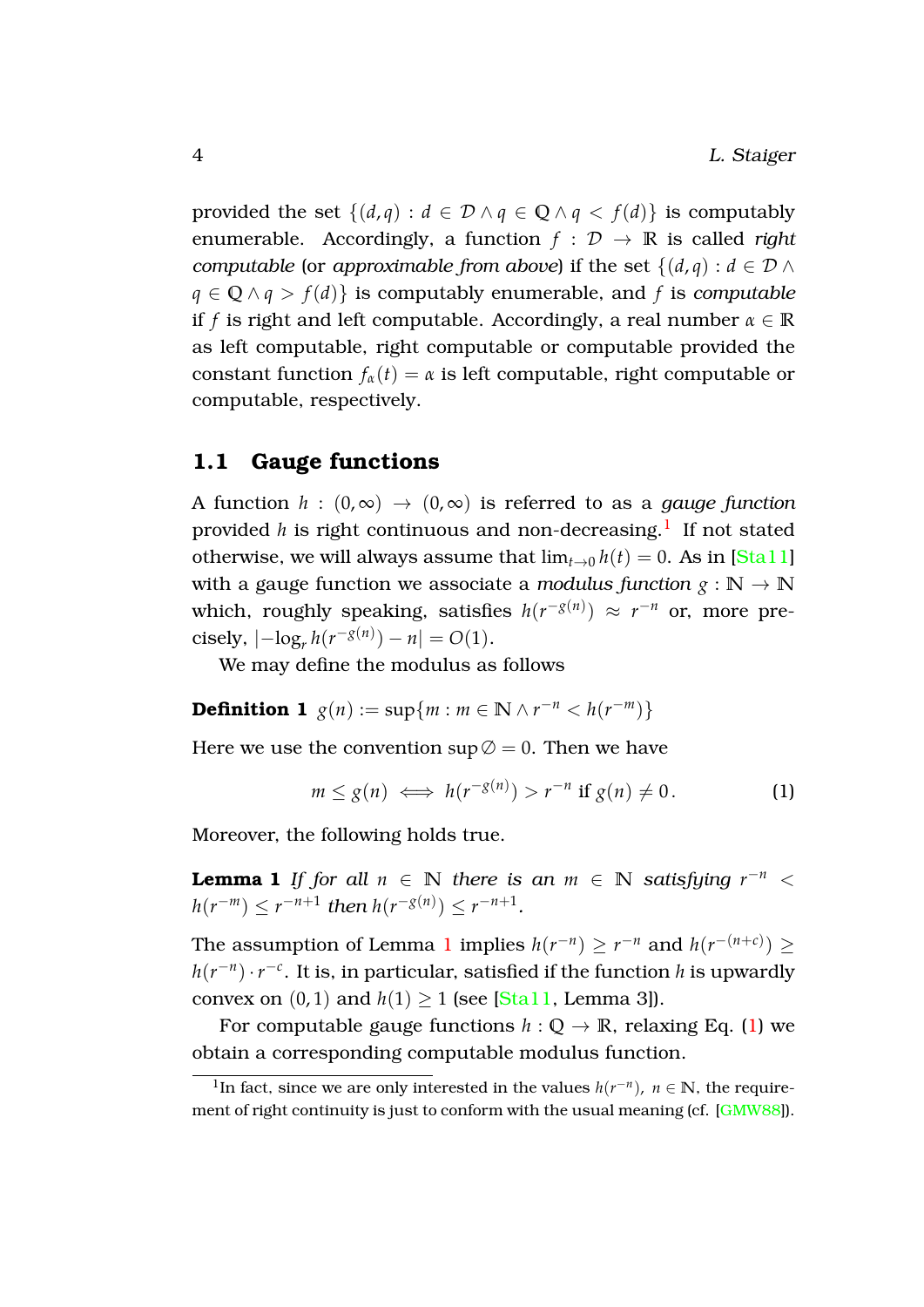**Lemma 2 ([\[Sta11,](#page-13-7) Lemma 4])** Let  $h: \mathbb{O} \to \mathbb{R}$  be a computable gauge *function satisfying the conditions that*  $1 < h(1) < r$  *and for every*  $n \in \mathbb{N}$  *there is an*  $m \in \mathbb{N}$  *such that*  $r^{-n} < h(r^{-m}) \leq r^{-n+1}$ *. Then there is a computable strictly increasing function*  $g : \mathbb{N} \to \mathbb{N}$  *such that*  $r^{-n-1} < h(r^{-g(n)}) < r^{-n+1}$ .

### <span id="page-5-0"></span>**2 Universal Machines**

In this section we introduce and study the notion of *h*-universal machine.

A *machine T* is a partial computable function from *X* ∗ to *X* ∗ . We use machine and function synonymously.

A prefix-free machine is a machine whose domain is a prefix-free language. The prefix complexity of a word *w* induced by a prefixfree machine *T*,  $H_T(w)$ , is  $H_T(w) = \inf\{|\pi| : T(\pi) = w\}$ . From now on all Turing machines will be prefix-free and will be referred to simply as machines.

In analogy with [\[CHS11\]](#page-12-0) we say that a machine *U* is *h-universal* for a gauge function *h* if for all machines *T* there exists a constant  $c_{U,T}$  such that for each program  $\sigma \in X^*$  there exists a program  $\pi \in X^*$  such that  $U(\pi) = T(\sigma)$  and  $-\log_r h(r^{-|\pi|}) \leq |\sigma| + c_{U,T}$ . If  $h(t) = t$  we get the classical notion of universal machine. Observe that, for gauge functions *h*, the function  $\ell_h(n) := -\log_r h(r^{-n})$  is non-decreasing.

A machine *U* is *strictly h-universal* if *U* is *h*-universal but not *h*<sup> $\ell$ </sup>-universal for any gauge function *h*<sup> $\ell$ </sup> with  $\lim_{n \to \infty} \frac{h'(r^{-n})}{h(r^{-n})} = 0$ .

We fix a gauge function *h* and a universal machine *T*. We say that an  $\omega$ -word  $\xi$  is *Chaitin h*-random if  $H_T(\xi \restriction n) \ge -\log_r h(r^{-n})$  – *O*(*n*), and we say that *ξ* is *strictly Chaitin h-random* if *ξ* is Chaitin h-random and is not Chaitin h<sup>i</sup>-random for all gauge functions h<sup>i</sup> with  $\lim_{n\to\infty} \frac{h'(r^{-n})}{h(r^{-n})} = 0.$ 

If *T* is universal and  $h(t) = t^{\varepsilon}$ , then we get Tadaki's definition of weak Chaitin *ε*-randomness (see [\[Tad02,](#page-13-1) [CST06\]](#page-12-1)), if  $h(t) = t$ , then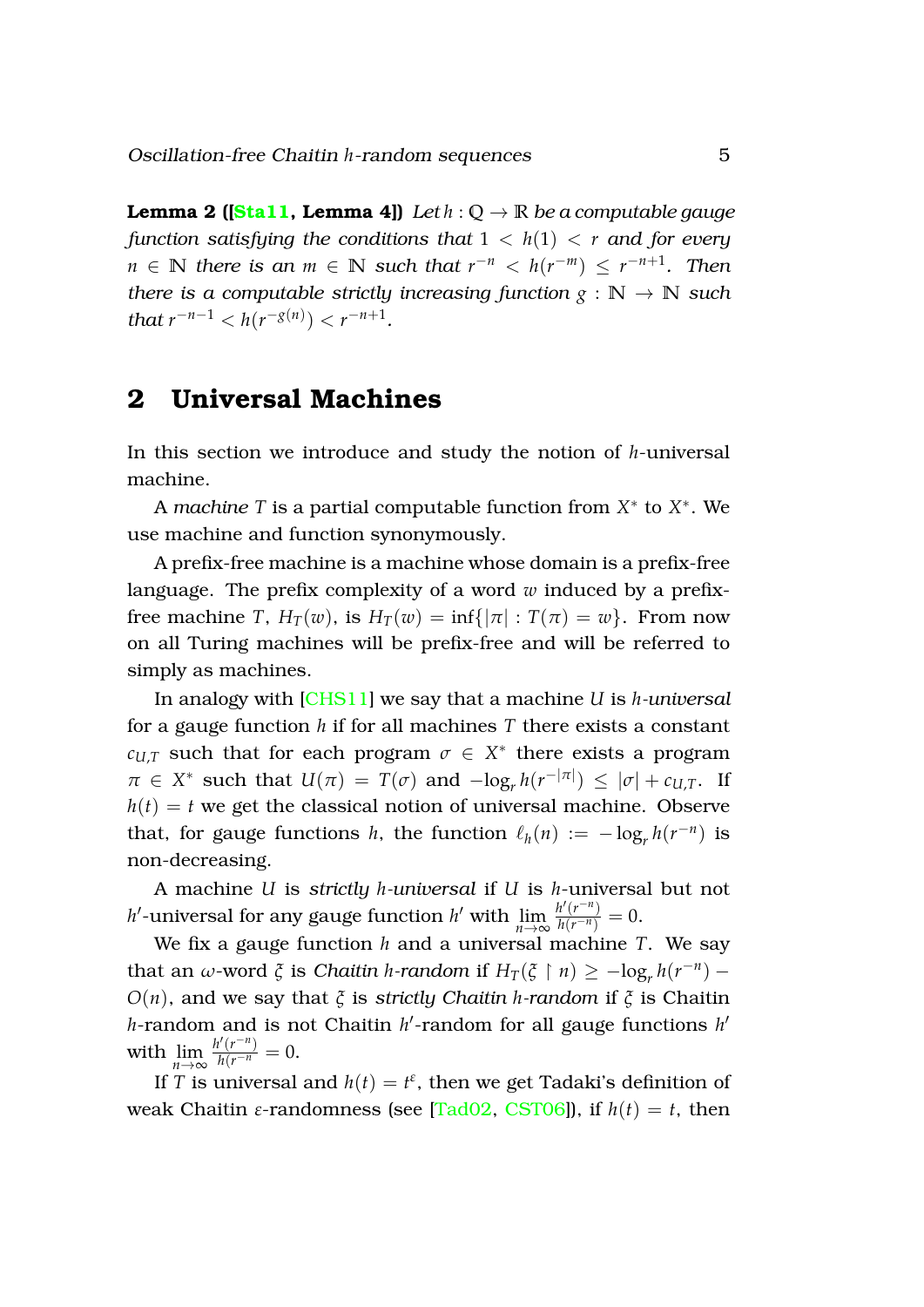we get the classical definition of randomness.

**Lemma 3** *The machine U is h-universal if and only if there exists a universal machine T and a constant*  $c_{U,T}$  *such that*  $-\log_r h(r^{-H_U}) \le$  $H_T(w) + c_{U,T}$  *for all*  $w \in X^*$ *.* 

In [\[CHS11\]](#page-12-0) *ε*-universal machines were obtained from universal machines by padding the inputs. The next theorem shows that the same construction works also in the case of *h*-universal machines.

**Theorem 1** *Let*  $h : \mathbb{Q} \to \mathbb{R}$  *be a computable gauge function, and let*  $g : \mathbb{N} \to \mathbb{N}$  *be a corresponding computable modulus function. If, for a universal machine T, we define*  $T_h(\pi \cdot 0^{g(|\pi|)-|\pi|}) := T(\pi)$  $t$ *hen*  $\vert -\log_r h(r^{-H_{T_h}(w)}) - H(w) \vert = O(1)$  *and*  $T_h$  *is a strictly h-universal machine.*

*Proof.* Let  $\pi$  be a minimal description of *w*, that is,  $|\pi| = H(w)$ . Then  $\pi \cdot 0^{g(|\pi|)-|\pi|}$  is a minimal description of  $w$  w.r.t.  $T_h$ . Conse-quently, Lemma [2](#page-4-4) proves  $\left| -\log_r h(r^{-H_{T_h}(w)}) - H(w) \right| = O(1)$ . This also implies that  $T_h$  is *h*-universal.

Assume now  $T_h$  to be  $h'$ -universal for some  $h'$  tending faster to 0 than *h*. Then, on the one hand,  $-\log_r h'(r^{-H_{T_h}(w)}) \leq H(w) + c$  for some constant *c* and, on the other hand, for every  $i \in \mathbb{N}$  there is an  $n_i$  such that  $-\log_r h'(r^{-H_{T_h}(w)}) \ge -\log_r h(r^{-H_{T_h}(w)}) + i$  for  $H(w) \ge n_i$ . This contradicts the relation  $\left| -\log_r h(r^{-H_{T_h}(w)}) - H(w) \right| = O(1)$ . <del></del>□

Next we give examples for Chaitin *h*-random *ω*-words. We follow the line of Theorem 3 of [\[CHS11\]](#page-12-0) and define for a machine *U* the  $ω$ -word  $Ω_U ∈ X<sup>ω</sup>$  as the *r*-ary expansion of the halting probability of a machine *U*, that is,  $0.\,\Omega_U := \sum_{w\in\text{dom}(U)} r^{-|w|}.$ 

<span id="page-6-0"></span>**Theorem 2** *Let h be a computable gauge function satisfying the hypothesis of Lemma* [2](#page-4-4) *and let U be a h*-universal machine. Then  $\Omega_{U}$ *is Chaitin h-random.*

*Proof.* As in the proof of Theorem 3 of [\[CHS11\]](#page-12-0) one defines a machine *T* for which  $\text{pref}(\Omega_U) \subseteq \text{dom}(T)$  and  $H_U(T(\Omega_U \restriction m)) \geq m$ .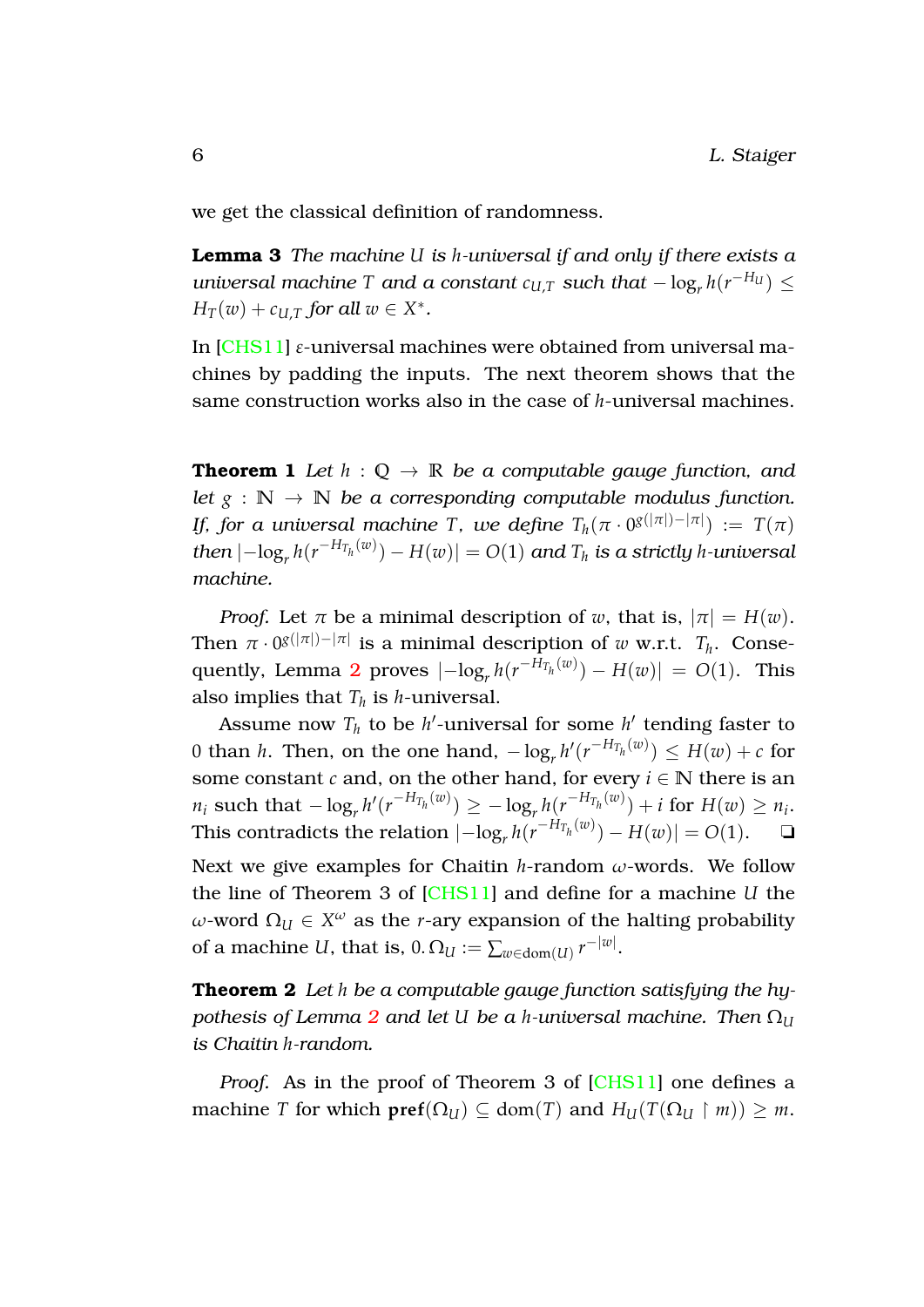From  $H_U(v) \geq m$ , we obtain  $-\log_r h(r^{-m}) \leq -\log_r h(r^{-H_U(T(v))}) \leq$  $H(T(v)) \leq H(v) + c$  whenever  $v \in \text{dom}(T)$ , and the assertion follows. ❏

We conclude this section by considering the paradox of Theorem 6 of [\[CHS11\]](#page-12-0). Here inequivalent *ε*-universal machines *Vε*,*<sup>k</sup>* ,  $k = 0, 1, \ldots$  were defined. The machines  $V_{\varepsilon,k}$  had the property that  $\lim_{|w|\to\infty} H_{V_{\varepsilon,k}}(w) - H_{V_{\varepsilon,k+1}}(w) = \infty.$ 

Recall the definition of  $V_{\varepsilon,k}.$  In terms of modulus function  $g_k$  :  $\mathbb{N} \to \mathbb{N}$  they can be described as  $V_{\varepsilon,k}(\pi 0^{\mathcal{G}_k(|\pi|)-|\pi|}) := T(\pi)$  where *T* is a universal machine and  $g_k(n) := \max\{n, \lfloor\frac{n}{\epsilon}\rfloor\}$  $\frac{1}{\varepsilon} \cdot n - k \cdot \log_r n$  }. In contrast to [\[CHS11\]](#page-12-0) where all machines  $V_{\varepsilon,k}$  were *ε*-universal our Theorem  $2$  states that only  $V_{\varepsilon,k}$  is strictly  $h_k$ -universal for gauge functions satisfying  $h_k(r^{-g_k(n)}) = r^{-n}$ . Since  $g_k(n) - g_{k+1}(n)$  tends to infinity as  $n$  grows, the function  $h_{k+1}$  tends faster to  $0$  than  $h_k$  and, consequently,  $V_{\varepsilon,k}$  is not  $h_{k+1}$ -universal.

The paradox of Theorem 6 of [\[CHS11\]](#page-12-0) occurs because the family of gauge functions  $\left(t^{\varepsilon}\right)_{\varepsilon \in (0,1)}$  admits intermediate computable functions, e.g. functions of the logarithmic scale like  $h(t) = t^{\varepsilon} \cdot (\log_{t} \frac{1}{t})$  $(\frac{1}{t})^k$ (see [\[Hau18\]](#page-13-5)) but these functions were not taken into consideration in the definition of *ε*-universality.

# <span id="page-7-0"></span>**3 Oscillation-freeness**

The aim of this section is to show that for a large class of gauge function there exist oscillation-free Chaitin *h*-random *ω*-words, that is,  $\zeta \in X^{\omega}$  such that  $|H(\zeta \restriction n) + \log_r h(r^{-n})| = O(1)$ .

We start with a generalisation of [\[CHS11,](#page-12-0) Proposition 9].

**Proposition 1** *Let*  $h: \mathbb{Q} \to \mathbb{N}$  *be a gauge function such that for every*  $d \in \mathbb{N}$  *there is an*  $\ell_d$  *such that the inequality* 

<span id="page-7-2"></span><span id="page-7-1"></span>
$$
H(c) + d - 1 \leq -\log_r \frac{h(r^{-(c+\ell)})}{h(r^{\ell})} \leq c - (H(c) + d - 1)
$$
 (2)

*holds for all*  $\ell \geq \ell_d$  *and, depending on the value of d, for all sufficiently large*  $c \in \mathbb{N}$ *.*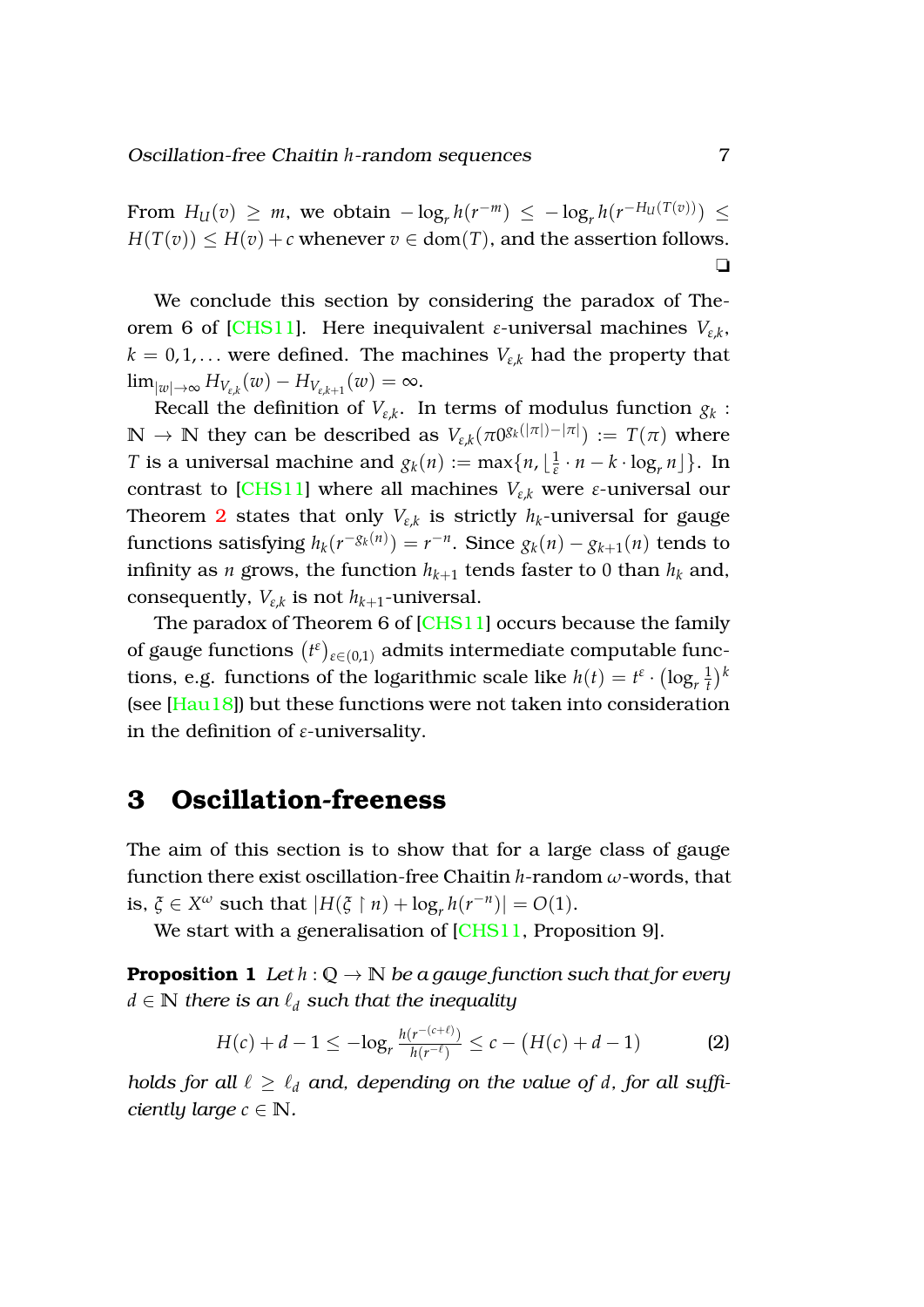*Then there are*  $c, l' \in \mathbb{N}$  *such that for all words*  $w \in X^*$ *,*  $|w| \geq l'$ *, exist words*  $v, u \in X^c$  *such that* 

$$
H(wu) + \log_r h(r^{-(|w|+c)}) \leq H(w) + \log_r h(r^{-|w|}) - 1, \text{ and } (3)
$$

<span id="page-8-1"></span>
$$
H(wv) + \log_r h(r^{-(|w|+c)}) \geq H(w) + \log_r h(r^{-|w|}) + 1.
$$
 (4)

*Proof.* As in the proof of Proposition 9 of [\[CHS11\]](#page-12-0), given  $w \in X^*$ and  $c \in \mathbb{N}$ , one finds strings  $v$ ,  $|v| = c$  and  $u = 0^c$  such that

<span id="page-8-0"></span>
$$
H(wv) \ge H(w) + c - H(c) - d \text{ and } |H(w0^{c}) - H(w)| \le H(c) + d \quad (5)
$$

where the constant *d* is independent of *w* and *c*.

Now, depending on  $d$ , choose a sufficiently large  $\ell'$  and  $c$ , and the inequalities follow from Eqs. [\(5\)](#page-8-0) and [\(2\)](#page-7-1).  $\square$ 

**Remark [1](#page-7-2)** The assumption of Proposition 1 is a little bit involved. Due to the fact that  $H(n)$  is a slowly growing function one easily observes that Eq. [\(2\)](#page-7-1) is satisfied whenever there are real numbers *γ*, *γ*, *r*<sup>-1</sup> < *γ* ≤ *γ* < 1, such that  $γ^n ≤ \frac{h(r^{-(n+\ell)})}{h(r^{-\ell})}$  $\frac{r^{-(n+\epsilon)}}{h(r^{-\ell})} \leq \overline{\gamma}^n$  for all  $\ell, n \in$ **N**. The latter is satisfied, in particular, for all length-invariant unbounded  $(p, q)$ -premeasures in the sense of  $[RS06]$ .

The next theorem is an existence theorem for oscillation-free Chaitin *h*-random *ω*-words where *h* is a gauge functions fulfilling Eq. [\(2\)](#page-7-1). This, in particular, guarantees that for arbitrary  $\varepsilon \in (0,1)$  oscillationfree Chaitin *ε*-random *ω*-words exist. The subsequent theorem will then consider the constructive case.

<span id="page-8-2"></span>**Theorem 3** *Let*  $h: Q \to \mathbb{R}$  *be a gauge function satisfying Eq. [\(2\)](#page-7-1) and the assumption of Lemma [1.](#page-4-2) Then there is an*  $\omega$ *-word*  $\xi \in X^{\omega}$  *and a constant*  $c_h$  *such that*  $|H(\xi \restriction n) - (-\log_r h(r^{-n}))| \leq c_h$ .

*Proof.* We proceed as in the proof of Theorem 10 of [\[CHS11\]](#page-12-0). We choose sufficiently large constants  $c$  and  $\ell'$  from Proposition [1](#page-7-2) such that  $H(w) - c < H(w0^c)$ ,  $H(wv) \le H(w) + 2c$  for  $|v| = c$ ,  $w \in X^*$ and, in view of  $h(r^{-n}) \ge r^{-n}$ , also  $-\log_r h(r^{-\ell'})$  <  $H(w)$  for some  $w$ ,  $|w| = \ell'.$  Then we define  $W \subseteq X^{\ell'} \cdot (X^c)^*$  as follows.

$$
W := \left\{ w : w \in X^{\ell'} \cdot (X^c)^* \wedge \forall v \big( v \in W \wedge v \sqsubseteq w \to H(v) > -\log_r h(r^{-|v|}) \big) \right\}.
$$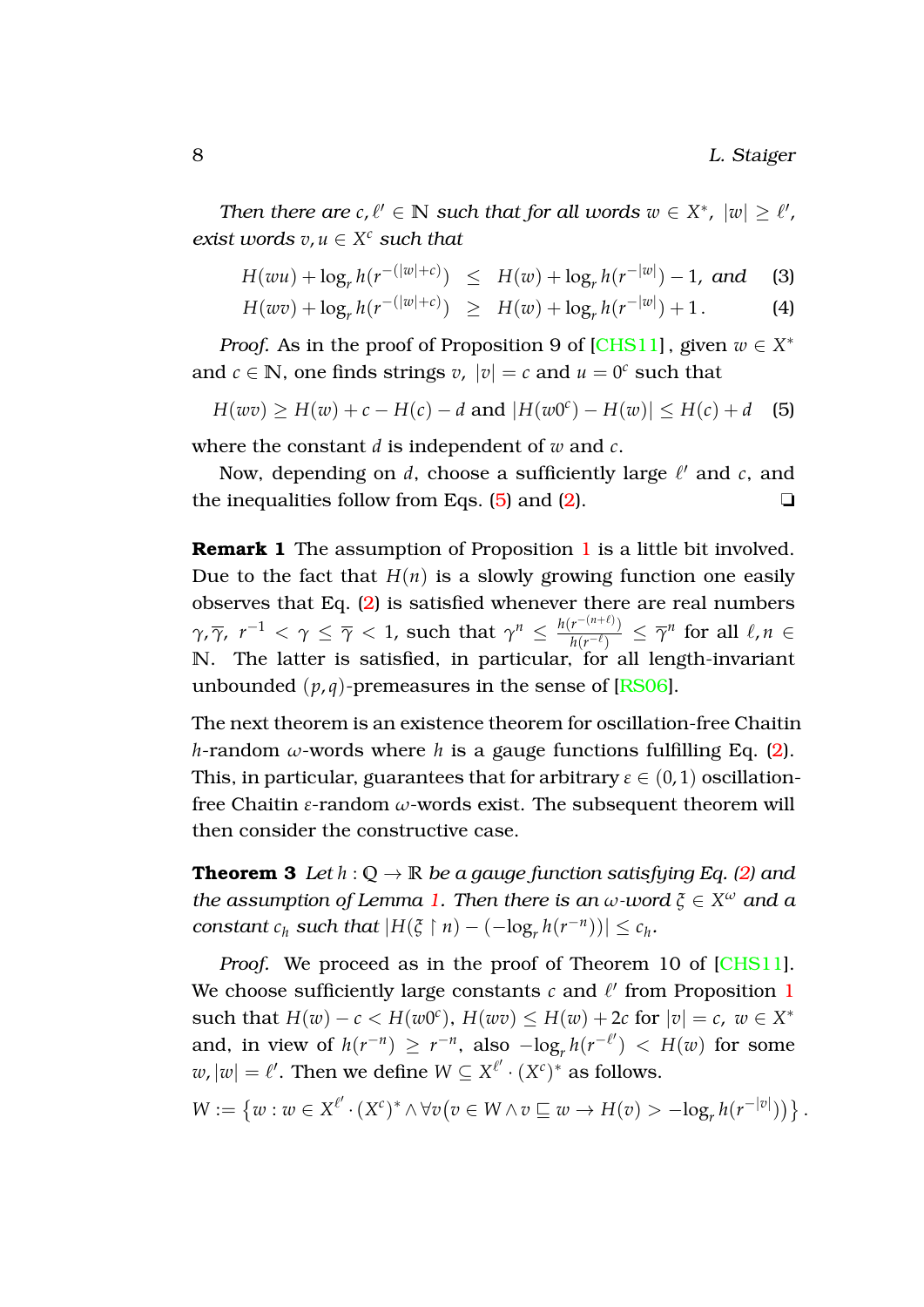By the choice of  $\ell'$  there is a  $w \in X^{\ell'}$  with  $-\log_r h(r^{-\ell'}) < H(w)$ , and we have  $W \neq \emptyset$ . Eq. [\(4\)](#page-8-1) shows that every  $w \in W$  has an extension  $wv \in W$  where  $|v| = c$ . Thus *W* contains infinite chains  $w_0 \subset w_1 \subset \cdots \subset w_i \subset \text{where } |w_{i+1}| - |w_i| = c.$  Moreover, since *h* is non-decreasing and  $H(wv) \leq H(w) + 2c$ ,  $H(wv) + \log_r h(r^{-|wv|}) \leq$ *H*(*w*) +  $\log_r h(r^{-|w|}) + 2c$  for  $|v| = c$ .

Let  $H(w) > -\log_r h(r^{-|w|}) + c + 1$ . The function *h* satisfies the as-sumption of Lemma [1.](#page-4-2) Consequently,  $-\log_r h(r^{-|w|}) + c \ge -\log_r h(r^{-|w|+c}),$ and Eq. [\(3\)](#page-8-1) shows  $H(w0^c) > -\log_r h(r^{-|w|+c}) + 1$ , that is,  $w0^c \in W$ . Finally, Eq. [\(4\)](#page-8-1) shows that then  $H(w0^c) + \log_r h(r^{-|w|+c}) < H(w) +$  $\log_r h(r^{-|w|}).$ 

Thus there is an infinite sequence  $w_0 \n\sqsubset w_1 \sqsubset \cdots \sqsubset w_i \sqsubset \mathfrak{of}$ words in W such that  $|w_{i+1}| - |w_i| = c$  and the differences  $|H(w_i) +$  $\log_r h(r^{-|w_i|})$ | remain bounded. **</u></u>□** 

Now consider the language *W* defined in the preceding proof. If *h* is a computable function, *W* is the complement of an computably enumerable language. Hence the infinite paths through *W* build a  $\Pi^0_1$ -definable  $\omega$ -language  $F \subseteq X^\omega$ . Then the leftmost w.r.t. the lexicographical ordering  $\omega$ -word  $\zeta_{\text{left}}$  in *F* defines a left computable real 0 .*ξ*left.

We show that  $\zeta_{\text{left}}$  is oscillation-free *h*-random. Since  $H(w)$  $-\log_r h(r^{-|w|})$  for  $w \in W$ , it suffices to verify that  $H(\xi_{\text{left}} \restriction n)$  +  $\log_r h(r^{-n}) \leq c_h$  for some constant  $c_h$ . We use the parameters *c* and  $\ell'$  from the proof of Theorem [3.](#page-8-2)

Let  $\text{pref}(\xi_{\text{left}}) \cap W = \{w_i : i \in \mathbb{N} \land |w_i| = \ell' + i \cdot c\}$  where  $w_0$  is the leftmost word in *W*. Choose a constant  $c_h > \max\{H(w_0) +$  $\log_r h(r^{-\ell'}), 4c$ }. Then  $H(w_0) + \log_r h(r^{-|w_0|}) ≤ c_h$ . Assume that this relation holds for  $j = 0,...,i$ . If  $H(w_i) + \log_r h(r^{-|w_i|}) \leq 2c$  then  $H(w_i v) + \log_r h(r^{-|w_i v|}) \leq 4c$  for all  $v \in X^c$ . Thus  $H(w_{i+1}) + \log_r h(r^{-|w_{i+1}|}) \leq$  $c_h$ . If 2 $c < H(w_i) + \log_r h(r^{-|w_i|}) \leq c_h$  then  $w_i 0^c$  is the leftmost successor of *w<sub>i</sub>* in *W* and  $0 < H(w_i) + \log_r h(r^{-|w_i|}) - 2c \le H(w_i 0^c) +$  $\log_r h(r^{-|w_i|+c}) < H(w_i) + \log_r h(r^{-|w_i|}) \leq c_h.$ 

This proves the following constructive version of Theorem [3.](#page-8-2)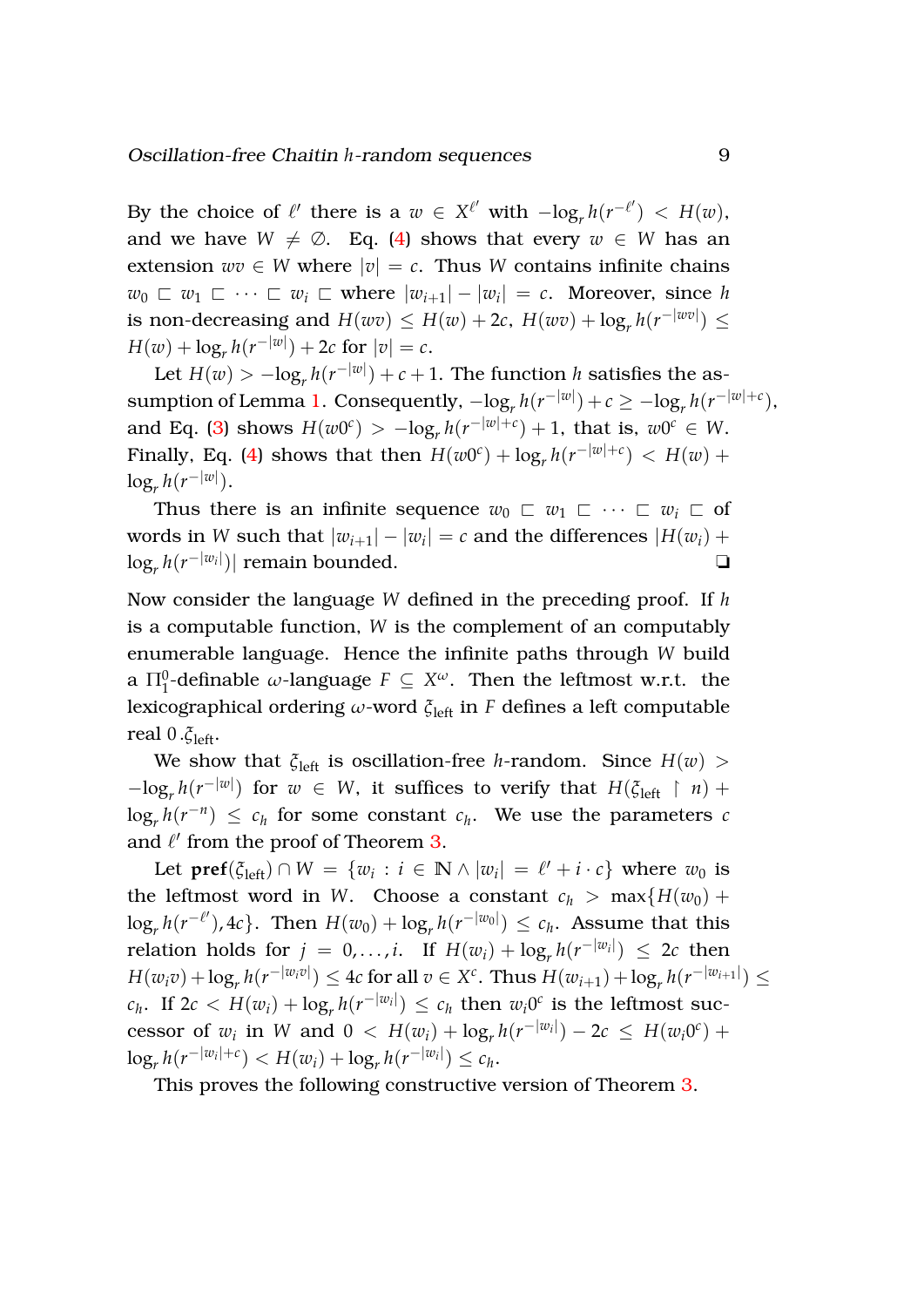**Theorem 4** *Let*  $h: \mathbb{Q} \to \mathbb{R}$  *be a computable gauge function which satisfies Eq. [\(2\)](#page-7-1) and the hypothesis of Lemma [2.](#page-4-4) Then there exists an oscillation-free Chaitin h-random ω-word ξ such that* 0 .*ξ is a left computable real.*

# <span id="page-10-0"></span>**4 A Separation Theorem**

In the preceding section we showed the existence of oscillation-free Chaitin *h*-random  $\omega$ -words. For the gauge functions fulfilling the assumption of Lemma  $2$  we proved the existence of  $\Pi^0_1$ -definable *ω*-languages containing such *ω*-words as leftmost ones.

In a recent paper [\[Sta11\]](#page-13-7) we proved that, for a different kind of *h*-randomness (strong Martin-Löf randomness in the sense of [\[CST06\]](#page-12-1)), there are  $\Pi^0_1$ -definable  $\omega$ -languages containing oscillationfree *h*-random *ω*-words. We obtained these *ω*-languages by diluting  $\omega$ -words. The concept of strong Martin-Löf randomness can be defined using the a priori complexity of words KA. For a definition of KA see [\[US96,](#page-14-0) [Sta08,](#page-13-3) [Sta11\]](#page-13-7) or [\[DH10\]](#page-12-3)<sup>[2](#page-10-1)</sup>. We mention here only the following properties of KA.

- <span id="page-10-4"></span><span id="page-10-3"></span><span id="page-10-2"></span>**Property 1** *1. An*  $\omega$ *-word*  $\xi$  *is random if and only if*  $|KA(\xi \upharpoonright n)$  –  $n| = O(1)$ ,
	- *2.* KA(*wv*)  $\geq$  KA(*w*) *O*(1)*, for w*, *v*  $\in$  *X*<sup>\*</sup>, and
	- *3.*  $H(w)$  > KA(*w*)  $O(1)$  *where the difference is unbounded.*

For dilution we use prefix-monotone mappings. Every prefix-monotone mapping  $\varphi : X^* \to X^*$  defines as a limit a partial mapping  $\overline{\varphi}:\subseteq X^{\omega}\to X^{\omega}$  in the following way:  $\mathbf{pref}(\overline{\varphi}(\xi))=\mathbf{pref}(\varphi(\mathbf{pref}(\xi)))$ whenever  $\varphi(\textbf{pref}(\xi))$  is an infinite set, and  $\overline{\varphi}(\xi)$  is undefined when  $\varphi$ (**pref**( $\zeta$ )) is finite.

<span id="page-10-1"></span> ${}^{2}\mathrm{In}$  [\[DH10\]](#page-12-3) a priori complexity is denoted by KM.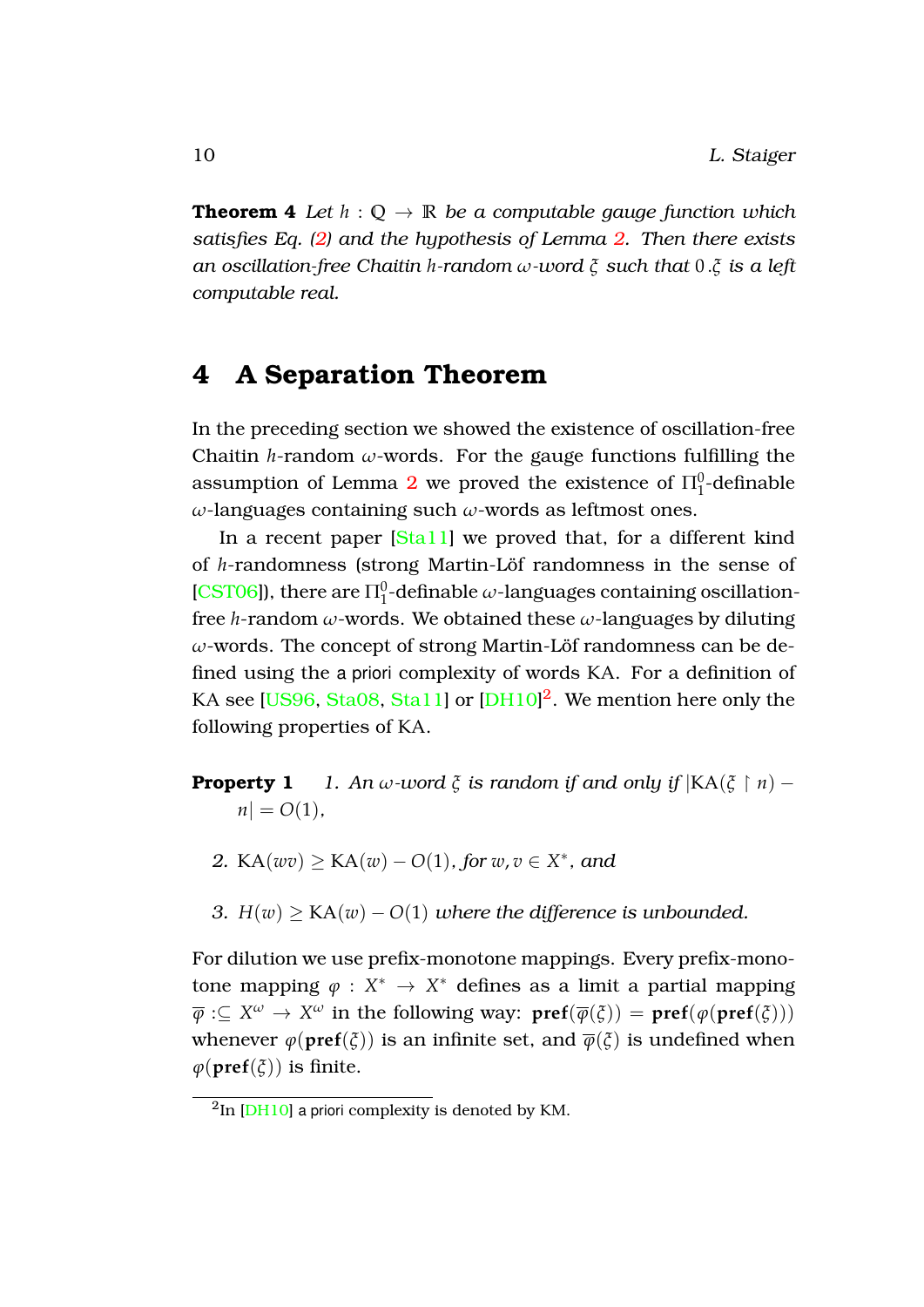If a (modulus) function  $g : \mathbb{N} \to \mathbb{N}$  is strictly increasing we define a dilution function  $\varphi: X^* \to X^*$  as follows.

<span id="page-11-0"></span>
$$
\varphi(e) := 0^{g(0)} \text{ and}
$$
  
\n
$$
\varphi(wx) := \varphi(w) \cdot x \cdot 0^{g(n+1)-g(n)-1} \text{ for } w \in X^* \text{ and } x \in X
$$
 (6)

If  $\varphi$  is a dilution function then  $\varphi$  and also  $\overline{\varphi}$  are one-to-one mappings. If, moreover,  $g$  is computable then  $\varphi$  is also computable and  $\overline{\varphi}(X^\omega)$  is a  $\Pi^0_1$ -definable  $\omega$ -language.

It holds the following estimate on the a priori complexity of a diluted string (see [\[Sta08,](#page-13-3) Theorem 3.1]).

**Lemma 4** *Let g be a computable strictly increasing modulus function and let ϕ be defined via Eq. [\(6\)](#page-11-0). Then*

<span id="page-11-2"></span><span id="page-11-1"></span> $\left| \text{KA}(\overline{\varphi}(\xi \upharpoonright g(n))) - \text{KA}(\xi \upharpoonright n) \right| \leq O(1)$  *for all*  $\xi \in X^{\omega}$ .

From Lemmata [4](#page-11-1) and [2](#page-4-4) and the above Property [1](#page-10-2)[.2](#page-10-3) we obtain immediately the following (cf. also [\[Sta08,](#page-13-3) Theorem 3.3]).

**Proposition 2** *Let h be a computable gauge function, g a corresponding computable modulus function and let*  $\varphi$  *be defined via Eq. [\(6\)](#page-11-0). Then*  $|KA(\xi \restriction (n+1)) - KA(\xi \restriction n)| = O(1)$  *implies*  $|KA(\overline{\varphi}(\xi) \restriction g(n)) +$  $\log_r h(r^{-n})| = O(1)$ .

Property [1.](#page-10-2)[1](#page-10-4) shows that Proposition [2](#page-11-2) holds for random *ω*-words *ξ*. In that case  $\overline{\varphi}(\xi)$  is strongly Martin-Löf *h*-random. Next we consider the situation for prefix complexity. Here we have  $|H(w) H(\varphi(w))| = O(1)$  whenever  $\varphi$  is a partial computable one-to-one function. Thus we obtain a theorem analogous to Lemma [4](#page-11-1) for prefix complexity *H*.

**Lemma 5** *Let g be a computable strictly increasing modulus function and let ϕ be defined via Eq. [\(6\)](#page-11-0). Then*  $\left| H(\overline{\varphi}(\xi \restriction g(n))) - H(\xi \restriction n)) \right| \leq O(1)$  *for all*  $\xi \in X^{\omega}$ .

This much preparation allows us to prove our separation theorem.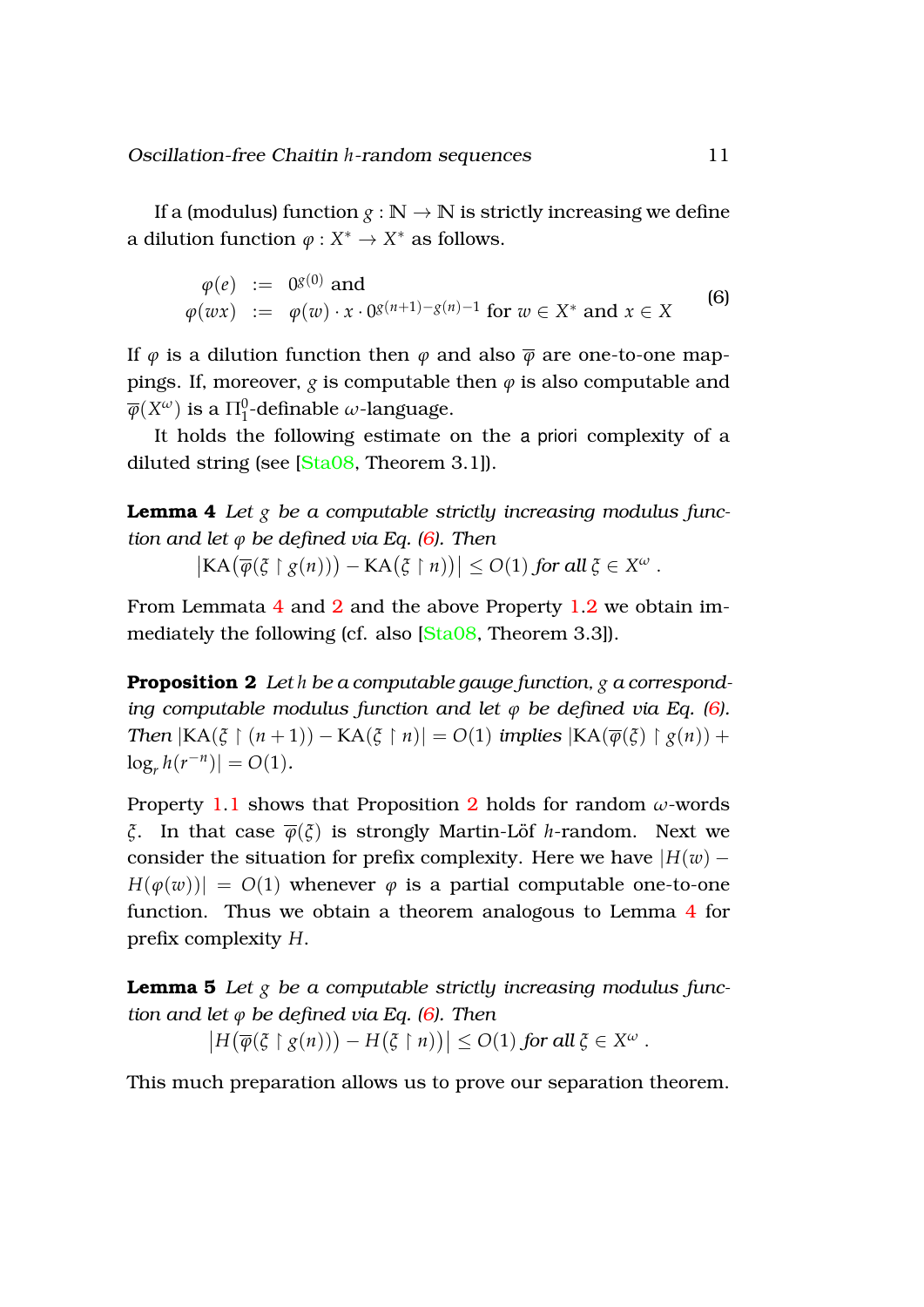**Theorem 5** *Let*  $h: \mathbb{Q} \to \mathbb{R}$  *be a computable gauge function which satisfies Eq. [\(2\)](#page-7-1) and the hypothesis of Lemma [2.](#page-4-4) Then there ex* $i$ sts a  $\Pi^0_1$ -definable *w*-language which contains an oscillation-free *strongly Martin-Lof ¨ h-random ω-word ξ but no oscillation-free Chaitin h-random ω-word.*

*Proof.* From Lemma [2](#page-4-4) we obtain a computable strictly increasing  $\text{modulus function } g \text{ such that } |-\log_r h(r^{-g(n)}) - n| \leq 1. \text{ Define } \varphi$ according to Eq.[\(6\)](#page-11-0) and choose an arbitrary random  $\omega$ -word  $\zeta \in$ *X*<sup>ω</sup>. Then Proposition [2](#page-11-2) shows that  $\overline{\varphi}(\zeta)$  is oscillation-free strongly Martin-Löf h-random.

Next we show that the  $\Pi^0_1$ -definable  $\omega$ -language  $\overline{\varphi}(X^\omega)$  does not contain any oscillation-free Chaitin *h*-random *ω*-word.

Assume that, for some  $\xi \in X^\omega$ , the  $\omega$ -word  $\overline{\phi}(\xi)$  is oscillation-free Chaitin *h*-random. Then  $|H(\overline{\varphi}(\xi) \restriction g(n)) + \log_r H(r^{-g(n)})| = O(1)$ , and, consequently,  $|H(\xi \mid n) - n| = O(1)$ . But this is impossible as  $H(\xi \mid n) \geq n - c$ , for all  $n \in \mathbb{N}$ , implies  $\lim_{n \to \infty} H(\xi \mid n) - n = \infty$ .  $\Box$ 

# **References**

- <span id="page-12-0"></span>[CHS11] Cristian S. Calude, Nicholas J. Hay, and Frank Stephan. Representation of left-computable *ε*-random reals. *J. Comput. System Sci.*, 77(4):812–819, 2011.
- <span id="page-12-1"></span>[CST06] Cristian S. Calude, Ludwig Staiger, and Sebastiaan A. Terwijn. On partial randomness. *Ann. Pure Appl. Logic*, 138(1-3):20–30, 2006.
- <span id="page-12-3"></span>[DH10] Rodney G. Downey and Denis R. Hirschfeldt. *Algorithmic Randomness and Complexity*. Theory and Applications of Computability. Springer-Verlag, New York, 2010.
- <span id="page-12-2"></span>[GMW88] Siegfried Graf, R. Daniel Mauldin, and Stanley C. Williams. The exact Hausdorff dimension in ran-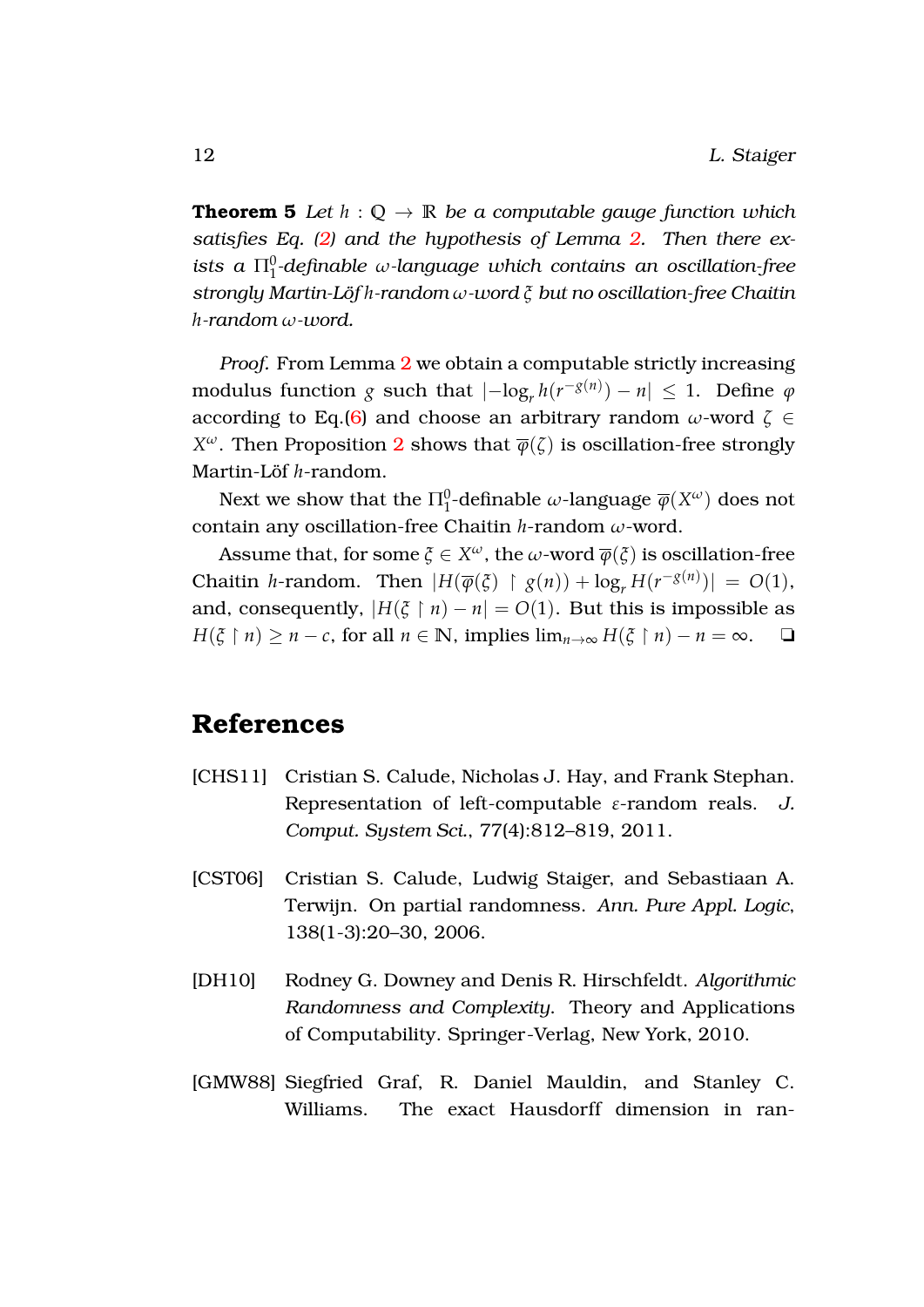dom recursive constructions. *Mem. Amer. Math. Soc.*, 71(381):x+121, 1988.

- <span id="page-13-5"></span>[Hau18] Felix Hausdorff. Dimension und äußeres Maß. Math. *Ann.*, 79(1-2):157–179, 1918.
- <span id="page-13-6"></span>[Mie10] Jöran Mielke. *Verfeinerung der Hausdorff-Dimension und Komplexitat von ¨ ω-Sprachen*. PhD thesis, Martin-Luther-Universitat Halle-Wittenberg, 2010. [in German]. ¨
- <span id="page-13-4"></span>[MS09] Jöran Mielke and Ludwig Staiger. On oscillation-free εrandom sequences II. In Andrej Bauer, Peter Hertling, and Ker-I Ko, editors, *Computability and Complexity in Analysis*, volume 09003 of *Dagstuhl Seminar Proceed*ings. Schloss Dagstuhl - Leibniz-Zentrum für Informatik, Germany, 2009.
- <span id="page-13-2"></span>[RS06] Jan Reimann and Frank Stephan. Hierarchies of randomness tests. In S. S. Goncharov, R. Downey, and H. Ono, editors, *Mathematical logic in Asia*, pages 215– 232. World Scientific, Hackensack, NJ, 2006.
- <span id="page-13-3"></span>[Sta08] Ludwig Staiger. On oscillation-free *ε*-random sequences. *Electr. Notes Theor. Comput. Sci.*, 221:287–297, 2008.
- <span id="page-13-7"></span>[Sta11] Ludwig Staiger. Constructive dimension and Hausdorff dimension: The case of exact dimension. In Olaf Owe, Martin Steffen, and Jan Arne Telle, editors, *Fundamentals of Computation Theory*, volume 6914 of *Lecture Notes in Computer Science*, pages 252–263. Springer, 2011.
- <span id="page-13-1"></span>[Tad02] Kohtaro Tadaki. A generalization of Chaitin's halting probability Ω and halting self-similar sets. *Hokkaido Math. J.*, 31(1):219–253, 2002.
- <span id="page-13-0"></span>[Tad10] Kohtaro Tadaki. A new representation of Chaitin  $\Omega$  number based on compressible strings. In Cristian S. Calude, Masami Hagiya, Kenichi Morita, Grzegorz Rozenberg,